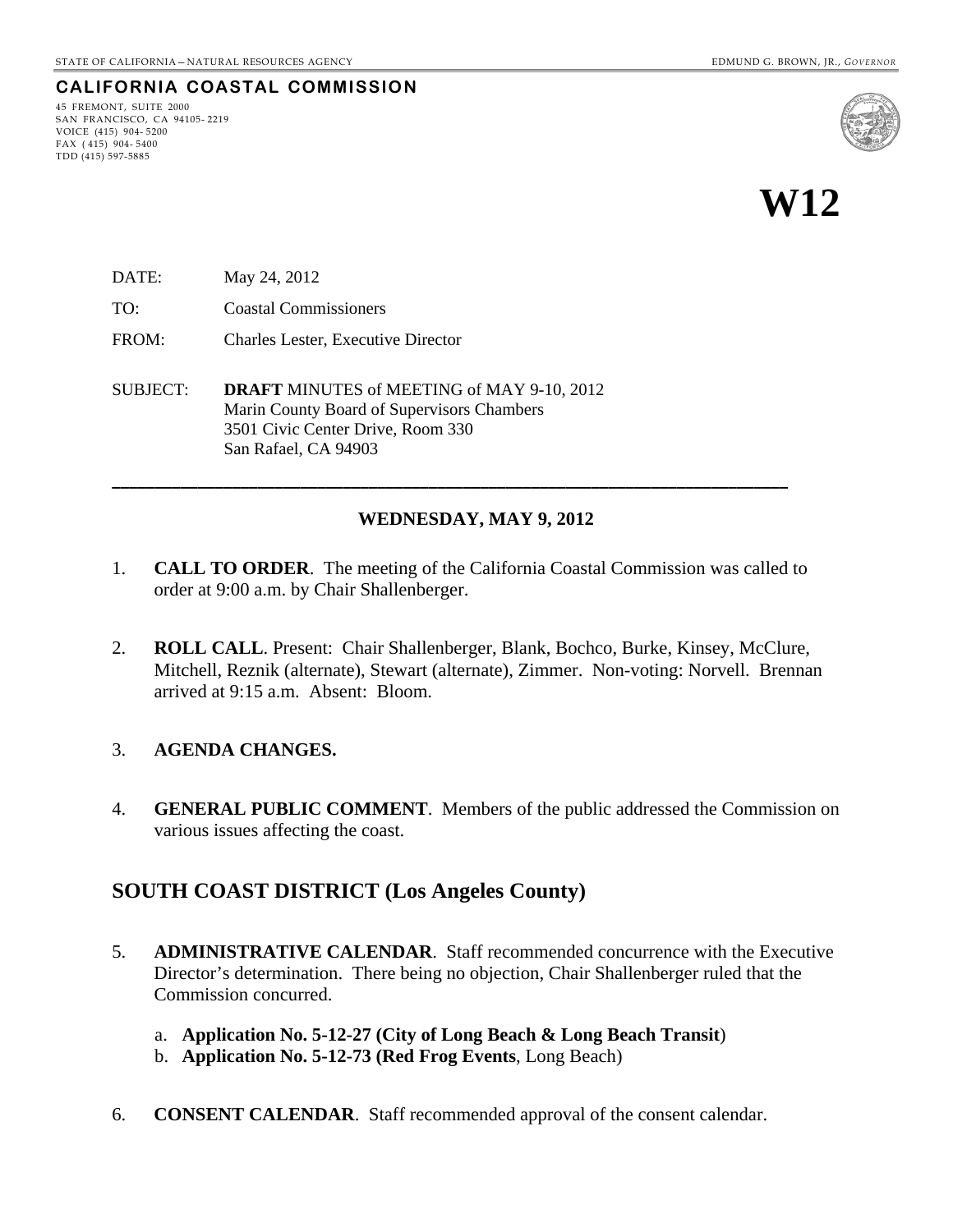**Motion & vote:** Kinsey moved to approve the consent calendar pursuant to the staff recommendation and recommended a yes vote, seconded by Brennan. Chair Shallenberger ruled that the vote was unanimous in favor of the motion. **Approved with conditions.** 

- a. **Application No. 5-12-47 (Belzberg,** Santa Monica)
- b. **Application No. 5-12-90 (City of Santa Monica Public Walkway**)

## **SOUTH COAST DISTRICT (Orange County)**

- 7. **ADMINISTRATIVE CALENDAR**. Staff recommended concurrence with the Executive Director's determination. There being no objection, Chair Shallenberger ruled that the Commission concurred.
	- a. **Application No. 5-11-296 (Webster,** Huntington Beach)
	- b. **Application No. 5-12-84 (Olson**, Newport Beach)

# **SAN DIEGO COAST DISTRICT**

- 8. **DEPUTY DIRECTOR'S REPORT**. Report by Deputy Director Sarb on permit waivers, emergency permits, immaterial amendments & extensions, LCP matters not requiring public hearings, and on comments from the public. There being no objection, Chair Shallenberger ruled concurrence.
- 9. **CONSENT CALENDAR (removed from Regular Calendar)**. Staff moved one item [**11a**] to the expanded consent calendar and recommended approval with conditions.

**Motion & vote:** Kinsey moved to approve the consent calendar pursuant to the staff recommendation and recommended a yes vote, seconded by Brennan. Chair Shallenberger ruled that the vote was unanimous in favor of the motion. **Approved with conditions.** 

### 10. **LOCAL COASTAL PROGRAMS (LCPs)**

a. **Carlsbad LCP Amendment No. 3-11 (Second Dwelling Unit Rent Restrictions). Time Extension**. Staff recommended approval of the time extension.

**Motion & vote**: Bochco moved to grant the time extension and recommended a yes vote, seconded by Zimmer. Chair Shallenberger ruled that the vote was unanimous in favor of the motion. **Approved.**

b. **Carlsbad LCP Amendment No. 1-12 (Non-conforming Buildings and Uses). Time Extension**. Staff recommended approval of the time extension.

> DRAFT Meeting Minutes May 9-10, 2012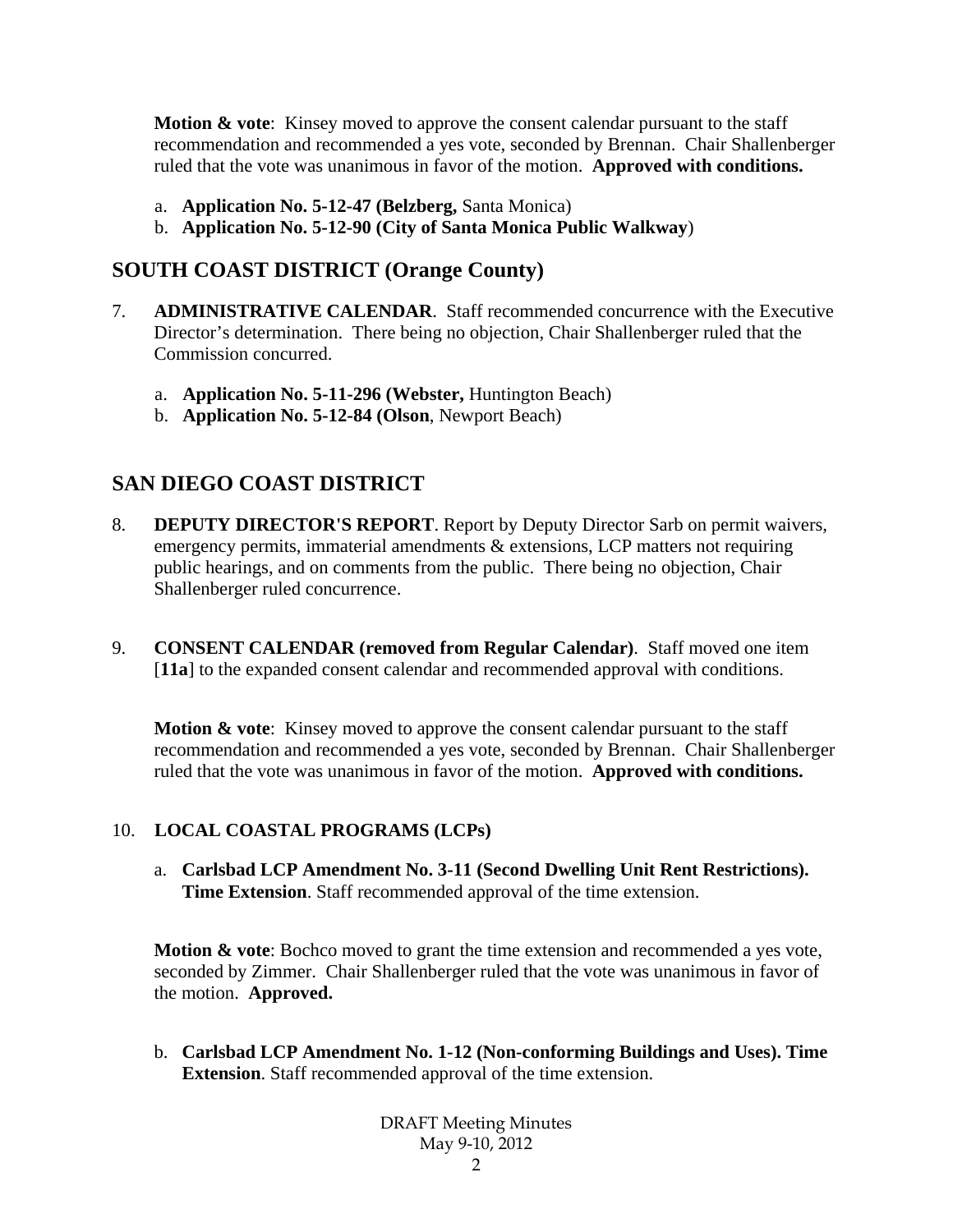**Motion & vote**: Bochco moved to grant the time extension and recommended a yes vote, seconded by Zimmer. Chair Shallenberger ruled that the vote was unanimous in favor of the motion. **Approved.**

c. **San Diego LCP Amendment No. 5-11A (Airport Land Use Compatibility Plan Implementation) and B (7<sup>th</sup> Update LDC). Time Extension**. Staff recommended approval of the time extension.

**Motion & vote**: Bochco moved to grant the time extension and recommended a yes vote, seconded by Zimmer. Chair Shallenberger ruled that the vote was unanimous in favor of the motion. **Approved.**

### 11. **COASTAL PERMIT APPLICATIONS.**

a. **Application No. 6-11-89 (UCSD**, San Diego) Moved by staff to the expanded consent calendar. **Approved with conditions**.

### 12. **REVISED FINDINGS.**

a. **Appeal No. A-6-PEN-11-77 (Prism Investments**, San Diego) Staff recommended approval of the revised findings.

**Motion & vote**: Bochco moved to approve the findings and recommended a yes vote, seconded by Zimmer. The vote of the prevailing side was 3 in favor [Bochco, Burke, Zimmer] and none opposed. **Approved.**

# **SOUTH COAST DISTRICT (ORANGE)**

- 13. **DEPUTY DIRECTOR'S REPORT FOR ORANGE COUNTY**. Report by Deputy Director Sarb on permit waivers, emergency permits, immaterial amendments  $\&$ extensions, LCP matters not requiring public hearings, and on comments from the public. There being no objection, Chair Shallenberger ruled that the Commission concurred.
	- a. **City of Laguna Beach LGB-MAJ-1-10 (Land Use Element Update)**. **Certification Review.** Staff recommended concurrence with the Executive Director's determination. There being no objection, Chair Shallenberger ruled that the Commission concurred.

### 14. **CONSENT CALENDAR (removed from Regular Calendar)**. None.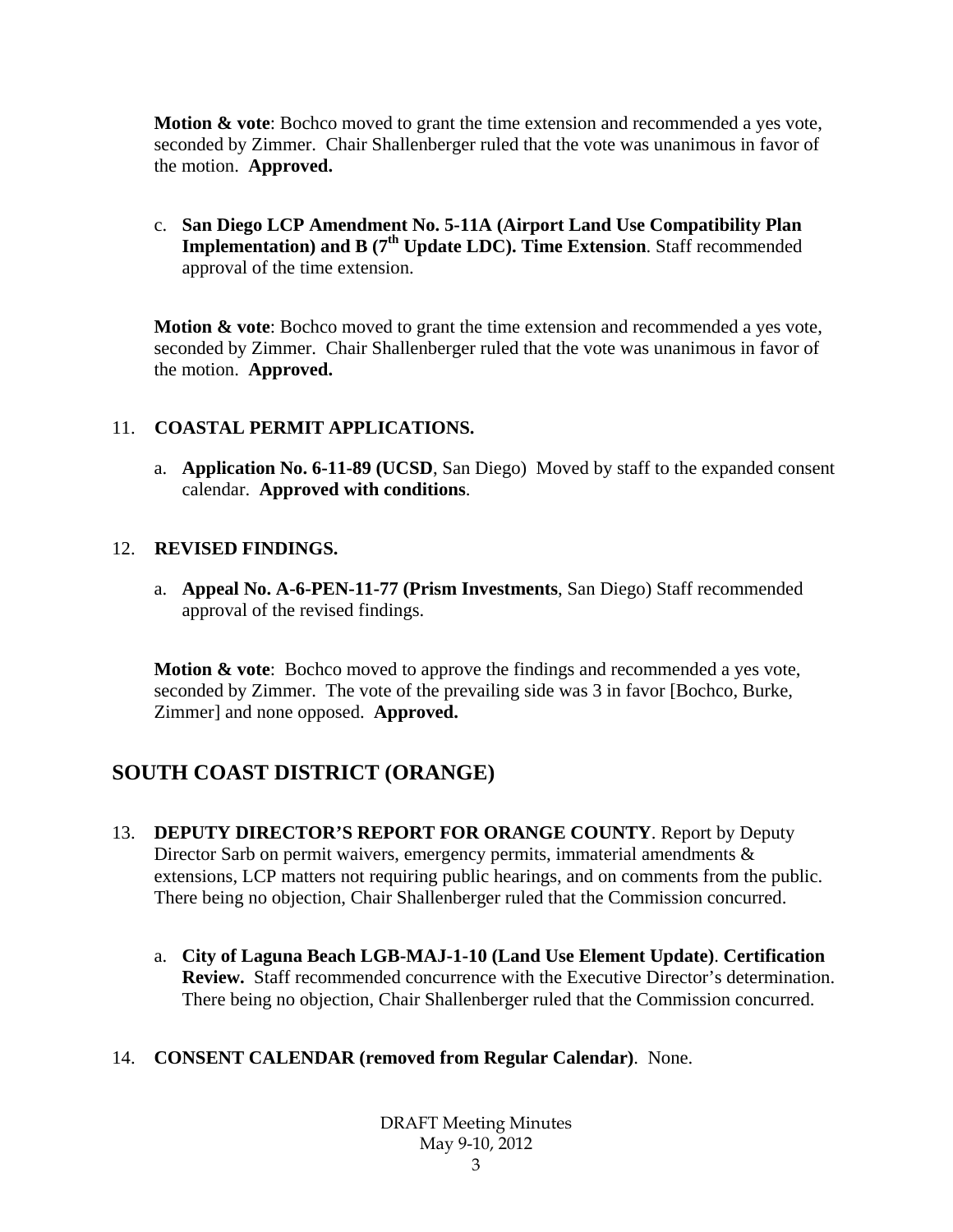#### 15. **COASTAL PERMIT APPLICATIONS**.

- a. **Application No. 5-11-167 (Claims Advocate Services, LLC,** Seal Beach) [**WITHDRAWN**]
- b. **Application No. 5-11-168 (Fischer,** Newport Beach) [**WITHDRAWN**]

# **SOUTH COAST DISTRICT (Los Angeles County)**

- 16. **DEPUTY DIRECTOR'S REPORT FOR LOS ANGELES COUNTY**. Report by Deputy Director Ainsworth on permit waivers, emergency permits, immaterial amendments & extensions, LCP matters not requiring public hearings, and on comments from the public. There being no objection, Chair Shallenberger ruled that the Commission concurred.
- 17. **CONSENT CALENDAR (removed from Regular Calendar)**. Staff moved 2 items [18a, 19a] to the expanded consent calendar and recommended approval with conditions.

**Motion & vote**: Bochco moved to approve pursuant to the staff recommendation and recommended a yes vote, seconded by Mitchell. Chair Shallenberger ruled that the vote was unanimous in favor of the motion. **Approved with conditions**.

### 18. **COASTAL PERMIT APPLICATIONS**.

a. **Application No. 5-12-88 (City of Long Beach Dept. of Public Works**) Moved by staff to the expanded consent calendar. **Approved with conditions**.

### 19. **PERMIT AMENDMENTS**.

a. **Permit No. 5-10-19-A (Santa Catalina Island Company,** Los Angeles Co.) Moved by staff to the expanded consent calendar. **Approved with conditions**.

# **SOUTH CENTRAL COAST DISTRICT**

20. **DEPUTY DIRECTOR'S REPORT**. Report by Deputy Director Ainsworth on permit waivers, emergency permits, immaterial amendments & extensions, LCP matters not requiring public hearings, and on comments from the public. There being no objection, Chair Shallenberger ruled that the Commission concurred.

> DRAFT Meeting Minutes May 9-10, 2012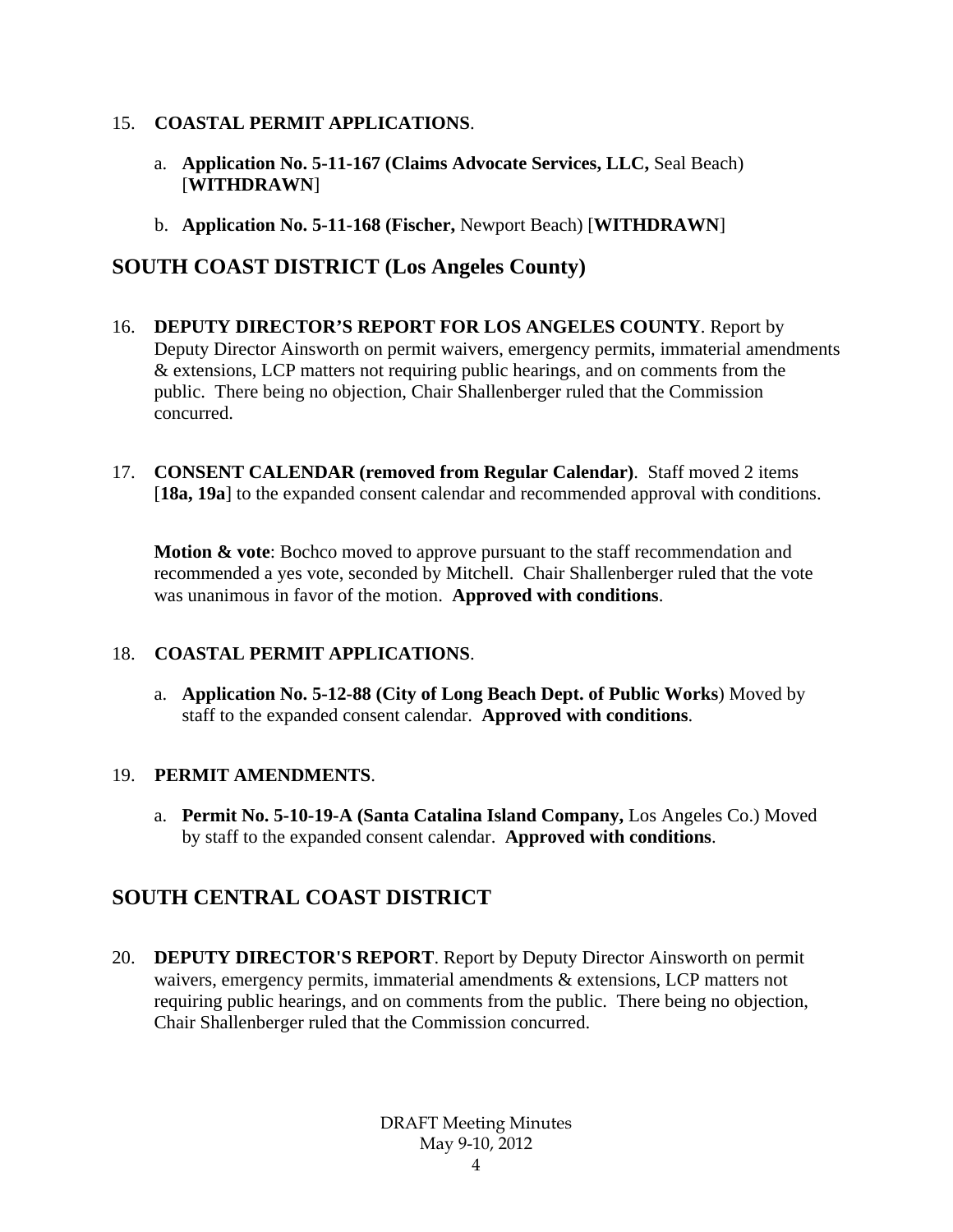21. **CONSENT CALENDAR (removed from Regular Calendar)**. Staff moved one item [**23c**] to the expanded consent calendar and recommended approval with conditions.

**Motion & vote:** Brennan moved to approve pursuant to the staff recommendation and recommended a yes vote, seconded by Mitchell. Chair Shallenberger ruled that the vote was unanimous in favor of the motion. **Approved with conditions**.

### 22. **LOCAL COASTAL PROGRAMS (LCPs)**

a. **City of Oxnard LCP Amendment No. OXN-MAJ-1-12. Time Extension.** Staff recommended approval of the time extension.

**Motion & vote:** Brennan moved to grant the time extension and recommended a yes vote, seconded by Mitchell. Chair Shallenberger ruled that the vote was unanimous in favor of the motion. **Approved.** 

b. **City of Malibu LCP Amendment No. MAL-MAJ-2-11-A. Time Extension.** Staff recommended approval of the time extension.

**Motion & vote**: Brennan moved to grant the time extension and recommended a yes vote, seconded by Mitchell. Chair Shallenberger ruled that the vote was unanimous in favor of the motion. **Approved.** 

c. **County of Ventura LCP Amendment No. VNT-MAJ-1-12. Time Extension.** Staff recommended approval of the time extension.

**Motion & vote:** Brennan moved to grant the time extension and recommended a yes vote, seconded by Mitchell. Chair Shallenberger ruled that the vote was unanimous in favor of the motion. **Approved.** 

### 23. **COASTAL PERMIT APPLICATIONS**.

a. **Application No. 4-11-069 (Santa Barbara County Flood Control District, Goleta Slough**) Staff recommended approval with conditions.

**Motion & vote:** Kinsey moved to approve pursuant to the staff recommendation and recommended a yes vote, seconded by Brennan. Chair Shallenberger ruled that the vote was unanimous in favor of the motion. **Approved with conditions**.

b. **Application No. 4-11-026 (California Department of Transportation, (Caltrans),**  Ventura Co.) Staff recommended approval with conditions.

> DRAFT Meeting Minutes May 9-10, 2012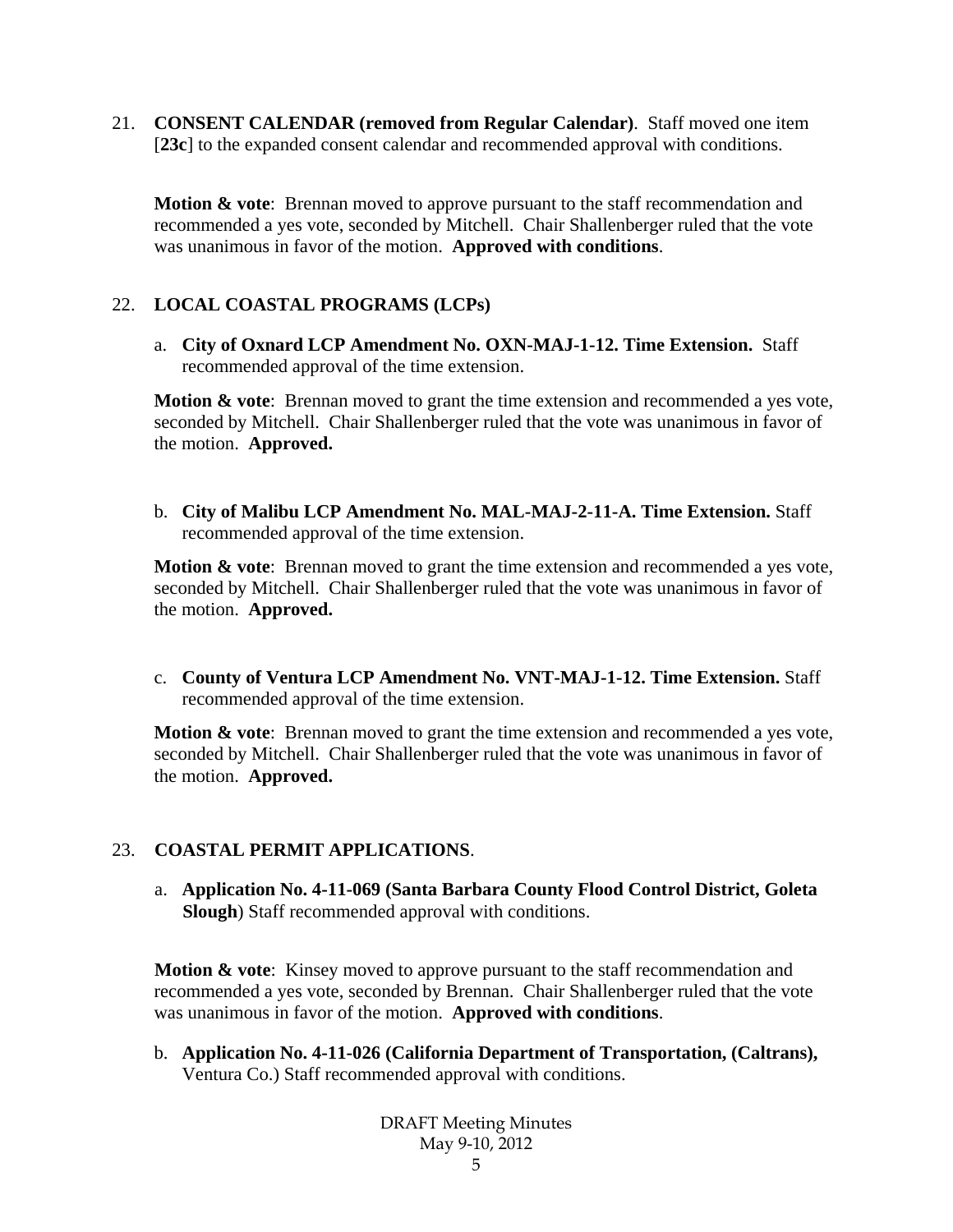**Motion & vote:** Bochco moved to approve pursuant to the staff recommendation and recommended a yes vote, seconded by Brennan. Chair Shallenberger ruled that the vote was unanimous in favor of the motion. **Approved with conditions**.

c. **Application No. 4-12-018 (Mukherjee,** Los Angeles Co.) Moved by staff to the expanded consent calendar. **Approved with conditions**.

### **CLOSED SESSION.**

*Fiery et al. v. CCC et al.*: The Commission received litigation information and gave direction. *Mariposa Land Company v. CCC et al*.*:* The Commission gave direction.

*Pacific Shores Property Owners Assn. v. Dept. of Fish & Game et al.:* The Commission received litigation information and gave direction.

*Tolowa Nations et al v. CCC et al.:* The Commission received litigation information and gave direction.

In addition, the Commission discussed a matter of threatened litigation.

# **CENTRAL COAST DISTRICT**

- 24. **DEPUTY DIRECTOR'S REPORT**. Report by Deputy Director Carl on permit waivers, emergency permits, immaterial amendments & extensions, LCP matters not requiring public hearings, and on comments from the public. There being no objection, Chair Shallenberger ruled that the Commission concurred.
- 25. **CONSENT CALENDAR (removed from Regular Calendar)**. None.

### 26. **LOCAL COASTAL PROGRAMS (LCPs)**

a. **Monterey County LCP Amendment No. MCO-1-12 Part 1 (Del Monte Forest LCP Update and Pebble Beach Company Concept Plan).** Staff recommended approval as submitted.

**Motion & vote**: Zimmer moved to certify the Land Use Plan as submitted and recommended a yes vote, seconded by Bochco. Chair Shallenberger ruled that the vote was unanimous in favor of the motion. **Approved as submitted**.

**Motion & vote:** Zimmer moved to reject the Implementation Plan as submitted and recommended a no vote, seconded by Bochco. Chair Shallenberger ruled that the vote was unanimous in opposition to the motion. **Approved as submitted**.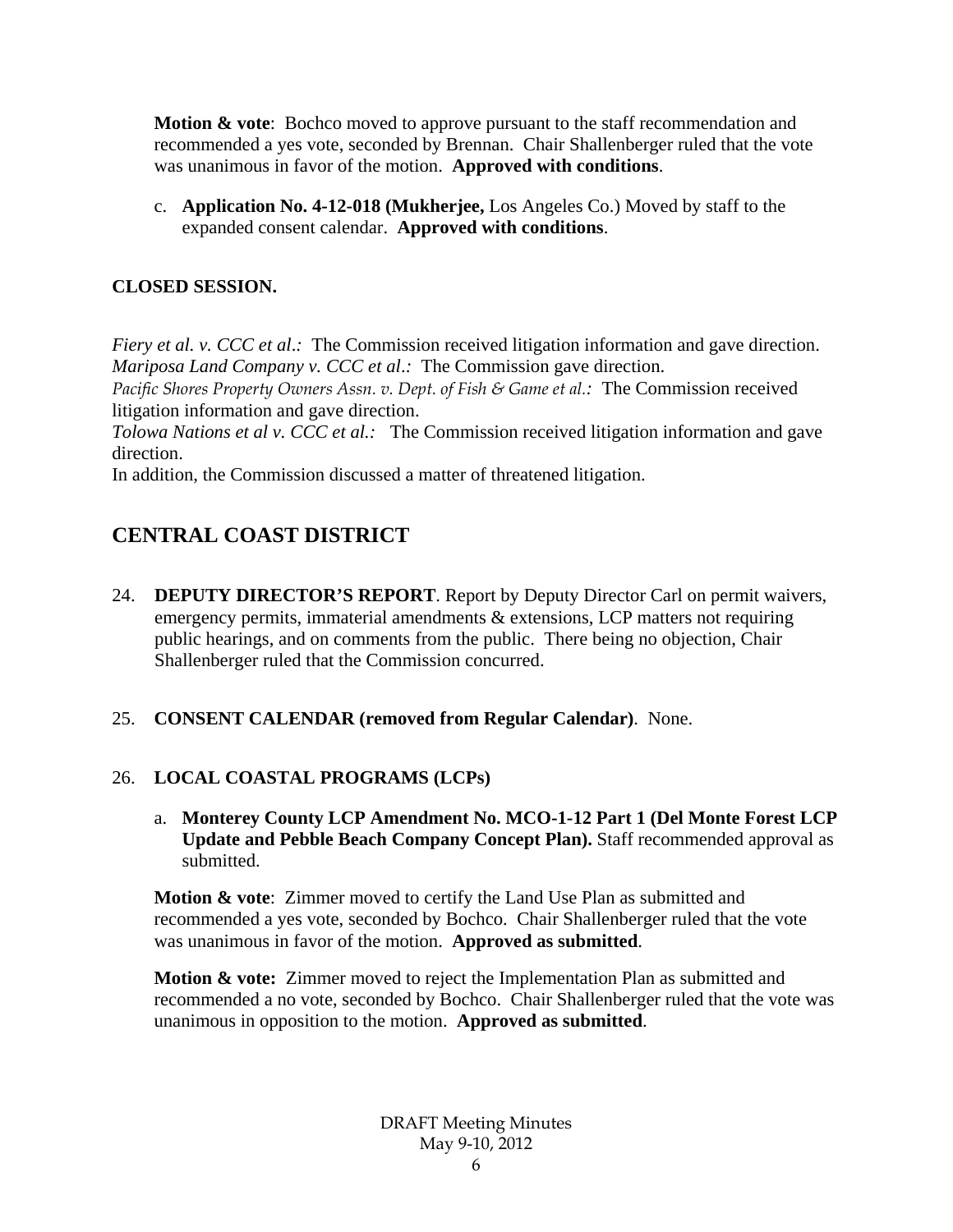b**. Monterey County LCP Amendment No. MCO-1-12 Part 2 (Carmel Highlands Rezonings).** Staff recommended approval as submitted.

**Motion & vote**: Mitchell moved to certify the Land Use Plan as submitted and recommended a yes vote, seconded by Brennan. Chair Shallenberger ruled that the vote was unanimous in favor of the motion. **Approved as submitted**.

### 27. **COASTAL PERMIT APPLICATIONS**.

a. **Application No. 3-10-034 (California Department of Transportation, (Caltrans),** Monterey Co.) [**POSTPONED**]

# **NORTH CENTRAL COAST DISTRICT**

- 28. **DEPUTY DIRECTOR'S REPORT**. Report by Deputy Director Carl on permit waivers, emergency permits, immaterial amendments & extensions, LCP matters not requiring public hearings, and on comments from the public. There being no objection, Chair Shallenberger ruled that the Commission concurred.
- 29. **CONSENT CALENDAR (removed from Regular Calendar)**. None.
- 30. **COASTAL PERMIT APPLICATIONS**. None.

### **STATEWIDE**

31. **APPROVAL OF MINUTES**. The minutes of April 11-13, 2012 were approved as written.

**Motion & vote**: Brennan moved to approve the minutes and recommended a yes vote, seconded by Mitchell. Chair Shallenberger ruled that the vote was unanimous in favor of the motion. **Approved as written**.

- 32. **COMMISSIONERS' REPORTS**. Informational only.
- 33. **CONSERVANCY REPORT**. Informational only.
- 34. **SANTA MONICA MOUNTAINS CONSERVANCY REPORT**. None.
- 35. **DEPUTY ATTORNEY GENERAL'S REPORT**. None.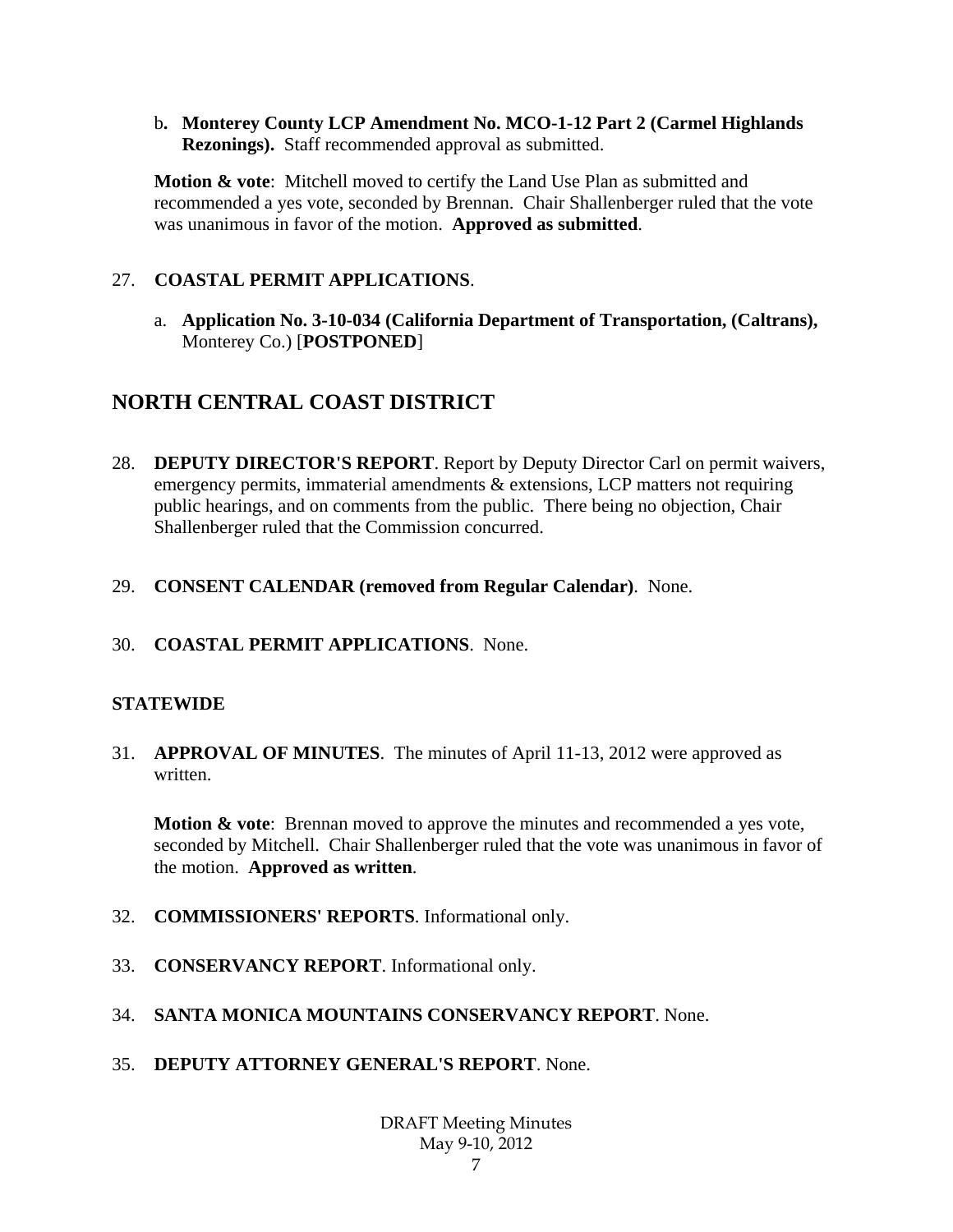- 36. **EXECUTIVE DIRECTOR'S REPORT** including reports and possible Commission action on legislation and water quality.
	- a. **Contract for Database Reporting Software for the Coastal Data Management System Upgrade.** Staff recommended approval of the contract.

**Motion & vote**: Kinsey moved to approve pursuant to the staff recommendation and recommended a yes vote, seconded by Stewart. Chair Shallenberger ruled that the vote was unanimous in favor of the motion. **Approved**.

b. **Contract for Software Maintenance Agreement for the Coastal Data Management System Upgrade.** Staff recommended approval of the contract.

**Motion & vote**: Brennan moved to approve pursuant to the staff recommendation and recommended a yes vote, seconded by Kinsey. Chair Shallenberger ruled that the vote was unanimous in favor of the motion. **Approved** 

### **LEGISLATIVE.**

**SCR84 (Kehoe) Coastal Protection Week.** Staff recommended support of the resolution.

**Motion & vote**: Mitchell moved to support the Resolution and recommended a yes vote, seconded by Brennan. Chair Shallenberger ruled that the vote was unanimous in favor of the motion. **Support**.

**AB2226 (Hueso) Agency proceedings: evidence: presumption.** Staff recommended opposition to the bill**.** 

**Motion & vote:** Reznik moved to oppose and recommended a yes vote, seconded by Mitchell. Chair Shallenberger ruled that the vote was unanimous in favor of the motion. **Opposed**.

The Commission recessed for the day at 3:15 p.m.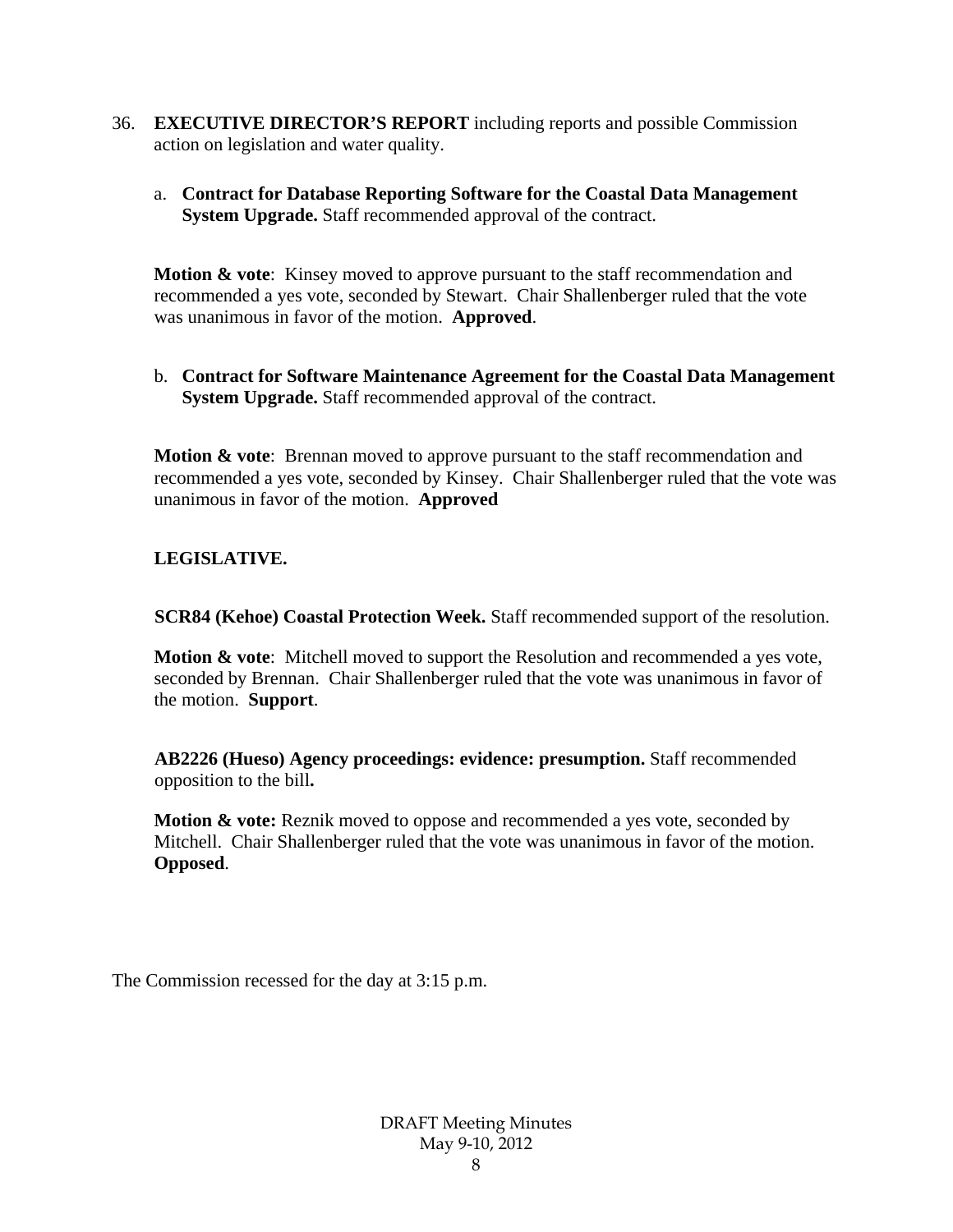### **THURSDAY, MAY 10, 2012**

**COMMISSION FIELD TRIP**. The Commission took a field trip at 9:00 a.m. to visit various sites in western Marin County and returned at 1:20 p.m. to convene its regular agenda.

- 1. **CALL TO ORDER**. The meeting of the California Coastal Commission was called to order at 1:20 p.m. by Chair Shallenberger.
- 2. **ROLL CALL**. Present: Chair Shallenberger, Blank, Bochco, Brennan, Kinsey, McClure, Reznik (alternate), Stewart (alternate). Non-voting: Norvell. Absent: Bloom, Burke, Mitchell, Zimmer.

### 3. **AGENDA CHANGES**

4. **GENERAL PUBLIC COMMENT**. Members of the public addressed the Commission on various issues affecting the coast.

## **ENFORCEMENT**

5. **ENFORCEMENT REPORT**. Report by Chief of Enforcement on Statewide Enforcement Program.

# **NORTH COAST DISTRICT**

- 6. **DEPUTY DIRECTOR'S REPORT**. Report by Deputy Director Dettmer on permit waivers, emergency permits, immaterial amendments & extensions, LCP matters not requiring public hearings, and on comments from the public. There being no objection, Chair Shallenberger ruled that the Commission concurred.
- 7. **CONSENT CALENDAR (removed from Regular Calendar)**. Staff moved two items [8a, 9a] to the expanded consent calendar and recommended approval with conditions.

**Motion & vote:** Brennan moved to approve pursuant to the staff recommendation and recommended a yes vote, seconded by McClure. Chair Shallenberger ruled that the vote was unanimous in favor of the motion. **Approved with conditions.**